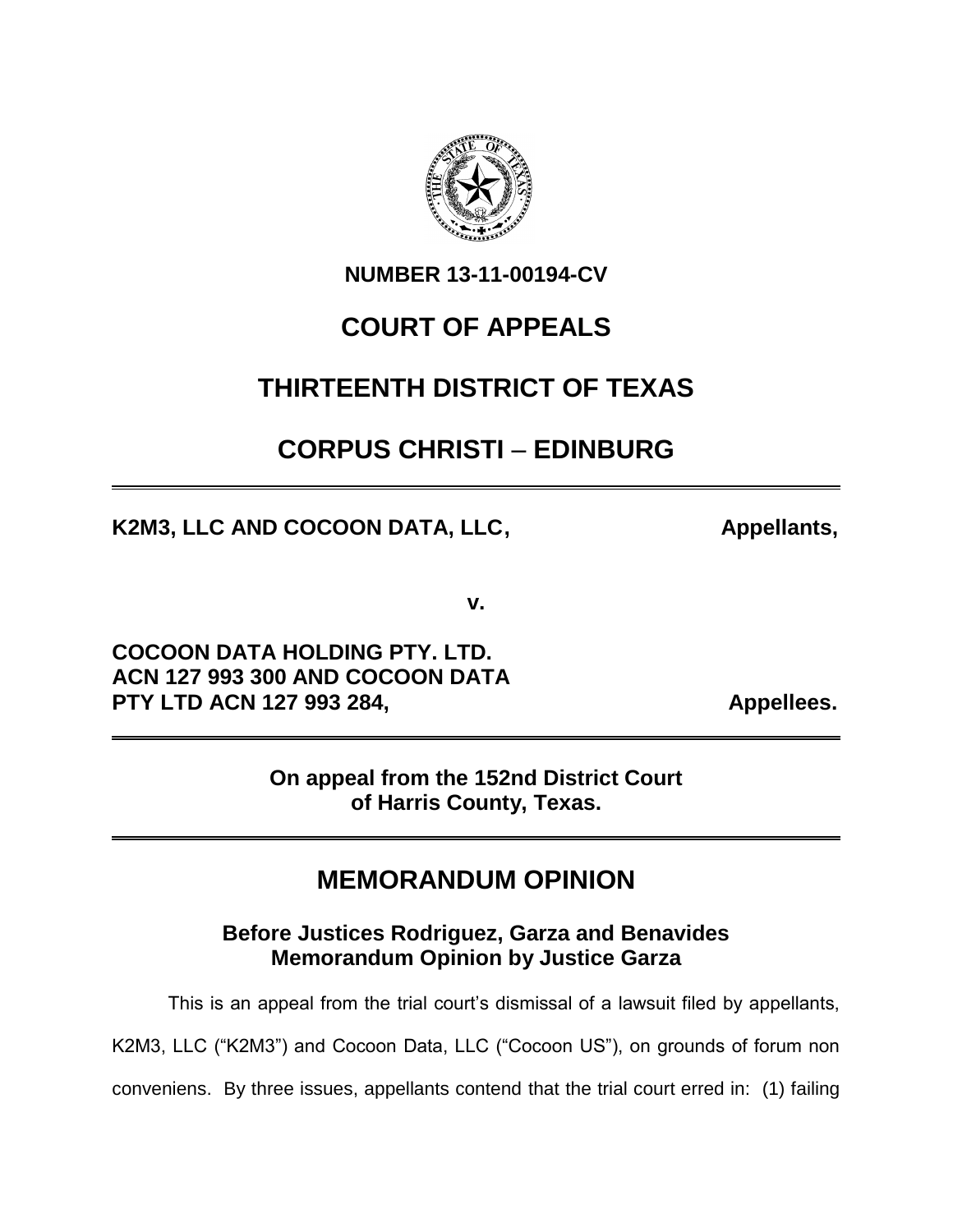to issue findings of fact and conclusions of law; (2) dismissing the suit because there was no evidence that an adequate alternative forum existed; and (3) dismissing the suit because there is insufficient evidence that balancing the parties' interests favors dismissal. We affirm.

### **I. BACKGROUND<sup>1</sup>**

Appellees, Cocoon Data Holdings Pty. Ltd. ACN 127 993 300 and Cocoon Data Pty. Ltd. ACN 127 993 284 (collectively, "Cocoon Australia") are Australian corporations with principal offices in Australia. K2M3 and Cocoon US are both Colorado limited liability companies. On August 5, 2009, K2M3 and Cocoon Australia entered into a Joint Development Agreement ("the Agreement") for the purpose of exploiting and selling, in North America, proprietary software encryption technology owned by Cocoon Australia. To facilitate the parties' business relationship, the Agreement established Military Resources Limited ("MR"), a new British Virgin Islands corporation, owned equally by K2M3 and Cocoon Australia. Under the Agreement, Cocoon Australia agreed to fund MR and granted it the exclusive license to sell the encryption technology in North America. K2M3 agreed to market the technology through MR and guaranteed specified sales revenues.

By February 2010, various disputes had developed between the parties. For example, Cocoon Australia claimed that K2M3 failed to provide an accounting for the funds paid by Cocoon Australia. It also claimed that, without authority or Cocoon Australia's consent, Mathew Tinley, K2M3's manager, had unilaterally "substituted" a new company—Cocoon US—for MR in the Agreement. K2M3 claimed that Cocoon

<sup>&</sup>lt;sup>1</sup> This case is before this Court on transfer from the Fourteenth Court of Appeals in Houston pursuant to an order issued by the Supreme Court of Texas. *See* TEX. GOV'T CODE ANN. § 73.001 (West 2005).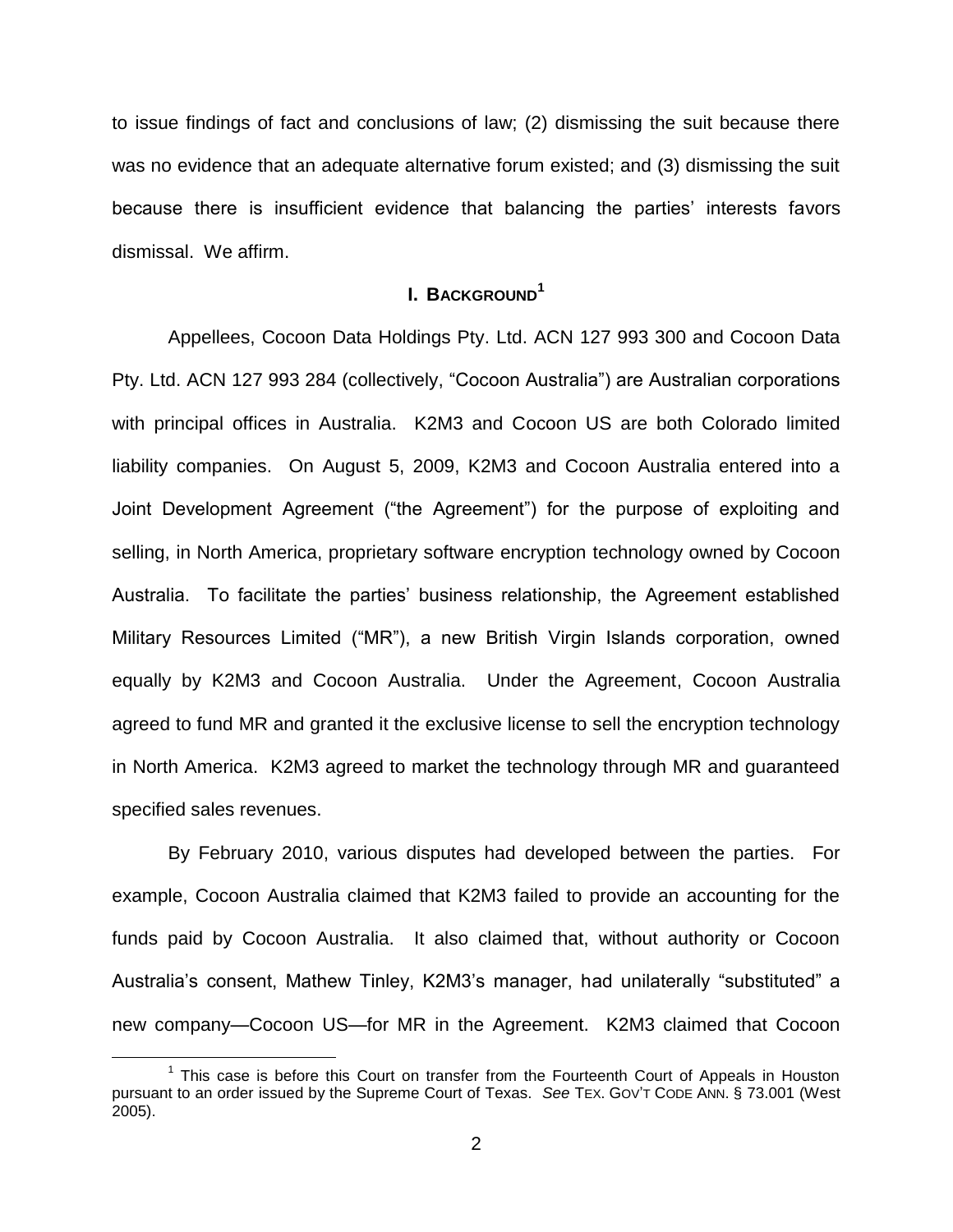Australia failed to make required payments under the Agreement.

On May 17, 2010, Cocoon Australia sued K2M3 for breach of the Agreement in Australia. On September 21, 2010, K2M3 made a general appearance before the Australian court. On November 10, 2010, K2M3 filed a "defence," in which it asserted affirmative defenses and a counterclaim that Cocoon Australia had breached the Agreement.<sup>2</sup> K2M3 asserted that the Agreement was governed by Texas law, but did not challenge the Australian court's jurisdiction.

On September 23, 2010—two days after its appearance in the Australian court— K2M3 and Cocoon US filed suit in Harris County, asserting that Cocoon Australia had breached the Agreement. K2M3 and Cocoon US's petition also requested a temporary restraining order and injunctive relief enjoining Cocoon Australia from attempting to license the encryption technology to any other North American company.

On September 28, 2010, the Australian court issued a restraining order enjoining K2M3 from seeking a temporary restraining order in the Harris County lawsuit until October 14, 2010. On October 14, 2010, the Australian court issued a second order prohibiting K2M3 from seeking a restraining order in the Harris County suit. Despite these orders, K2M3 and Cocoon US filed an amended petition on October 21, 2010 in the Harris County suit, in which they requested a hearing on their application for a

#### **Particulars**

 $\overline{a}$ 

The Plaintiffs only paid US\$167,000 and therefore owe US\$833,000.

 $2$  K2M3's "defence" responds to Cocoon Australia's allegations and asserts counterclaims. For example, the "defence" asserted:

In answer to paragraph 6(a), the Defendant denies that the Plaintiff made the payments as described and says that the Plaintiffs is [sic] in breach of clause 8.1 of the Agreement which provided that the Plaintiffs were to make payments totaling US\$1million by 30 October 2010.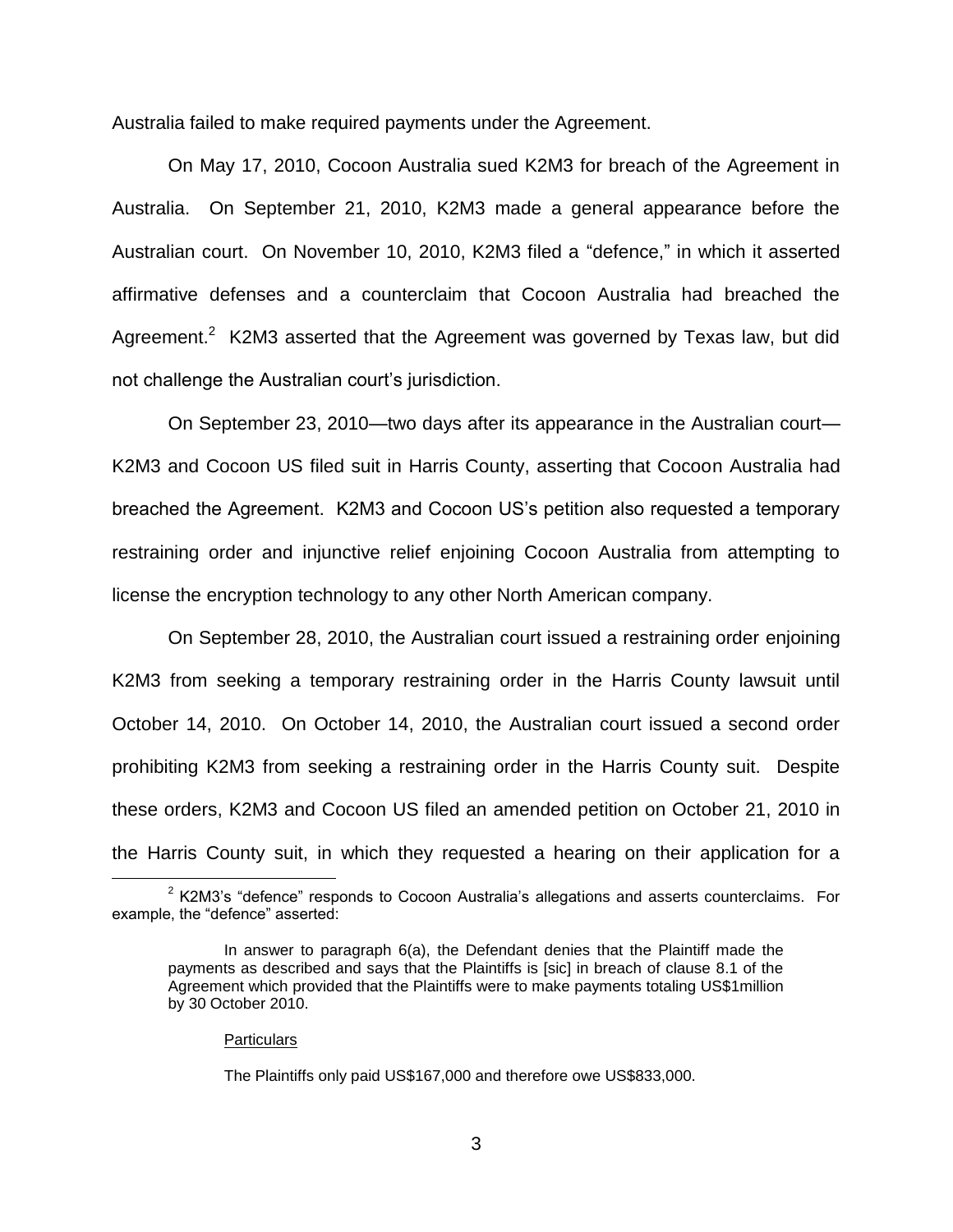temporary injunction. The trial court held the temporary injunction hearing on November 12, 2010; counsel for appellants and Cocoon Australia appeared. K2M3 presented the testimony of Tinley. Both sides introduced exhibits.

On cross-examination, Tinley admitted that Cocoon Australia had sued K2M3 first in Australian court and that K2M3 had answered, but that K2M3 had not challenged the Australian court's jurisdiction. The Australian court's September 28 and October 14 restraining orders were introduced into evidence. On November 22, 2010, the trial court denied appellants' request for a temporary injunction.

On November 19, 2010, Cocoon Australia filed a motion to dismiss the Harris County suit for forum non conveniens. Cocoon Australia argued, among other things, that: (1) an alternate forum existed in Australia, a lawsuit litigating the same issue (breach of the Agreement) was pending in the Australian court, and K2M3 had appeared and asserted a claim for breach of the Agreement in that suit; (2) none of the parties were Texas residents and allowing duplicate litigation would result in unnecessary costs; (3) duplicate litigation could result in conflicting rulings; and (4) appellants had filed the Harris County suit "in brazen disregard" of the Australian court's orders. Appellants filed a response to Cocoon Australia's motion to dismiss in which they argued that: (1) they were required to bring their claims in Texas pursuant to a forum selection clause in the Agreement<sup>3</sup>; (2) any additional costs and risks to Cocoon

 $3$  The disputed clause in the Agreement states:

<sup>5.3</sup> Governing Law

This Agreement is governed by and shall be construed in accordance with the laws of Texas, United States of America, and each party unconditionally and irrevocably submits to the exclusive jurisdiction of federal and state courts of Texas, United States of America. This Agreement is governed by and shall be construed in accordance with the laws of Texas and each party unconditionally and irrevocably submits to the exclusive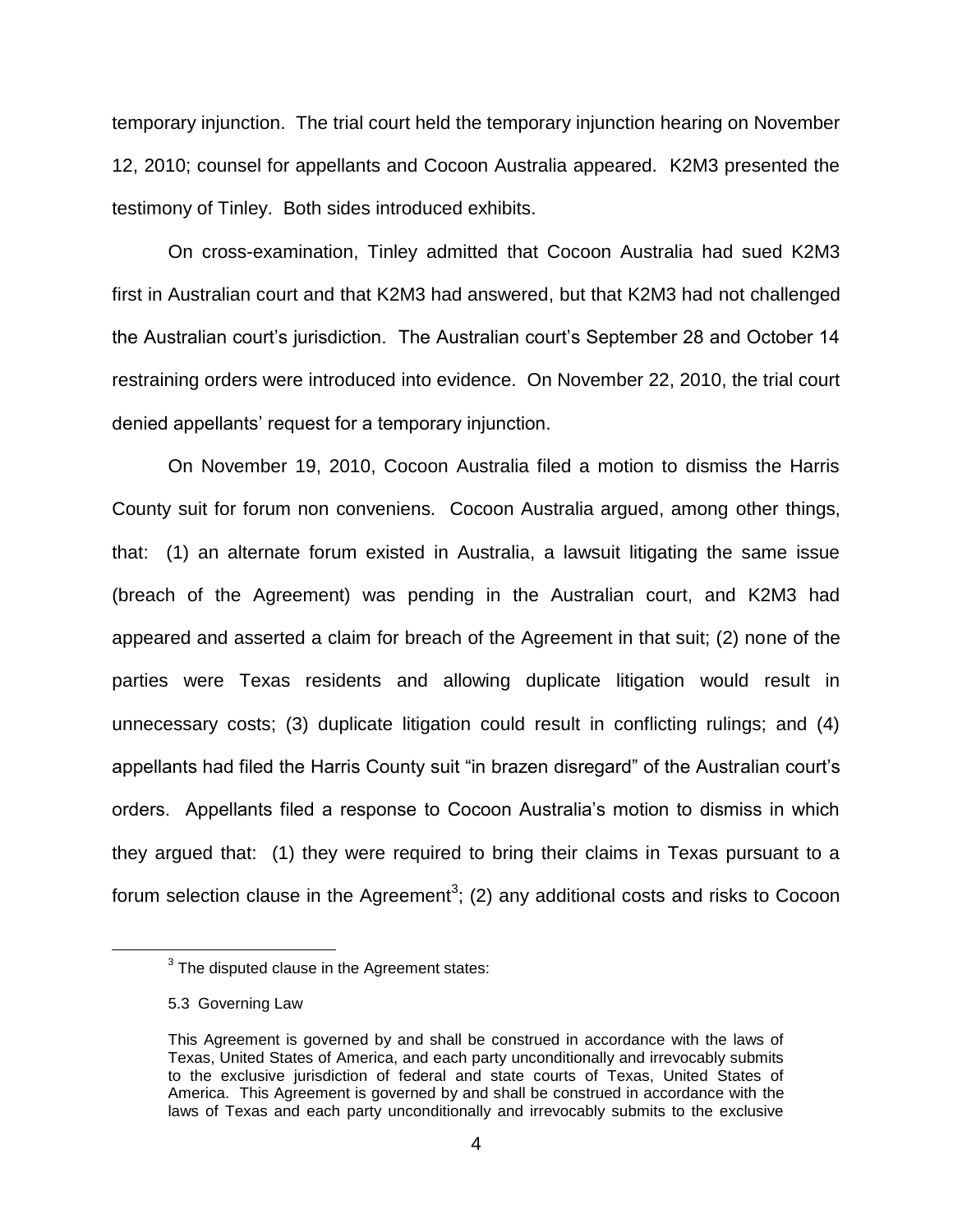Australia as a result of the Harris County suit were "bargained for" when the parties signed the Agreement; and (3) the Harris County suit is not a "duplicate lawsuit" because appellants sought enforcement of the Agreement, whereas Cocoon Australia's Australia lawsuit sought termination of the Agreement.<sup>4</sup>

On December 10, 2010, the trial court held a hearing on Cocoon Australia's forum non conveniens motion. At the hearing, the trial court judge stated that he was "concerned about these claims being filed in two forums and parallel proceedings going on." He stated he was "not going to preside over a trial if there is a trial that has already taken place in Australia, and [was] sure the Justice down in Australia doesn't wish to preside over a trial where a trial's already taken place here in Texas." The trial court observed that, contrary to appellants' arguments, he was "not viewing [clause 5.3 in the Agreement] as a mandatory-forum selection clause." The court questioned the parties about the status of the Australian suit. Cocoon Australia's counsel stated that there was a pending hearing regarding appellants' repeated violations of the Australian court's restraining orders. The trial court repeatedly questioned appellants' counsel regarding the parties' relationship to Texas. Appellants' counsel responded that the contract "was performable" in Texas and the parties had agreed Texas was an appropriate forum. On

jurisdiction of federal and state courts of:

<sup>(</sup>a) in respect of any Court proceedings of any claims by [Cocoon Australia or MR] under or pursuant to this Agreement, Victoria, Australia, subject to paragraph (c) of this clause 5.3;

<sup>(</sup>b) in respect of Court proceedings of any claims by K2M3 under or pursuant to this agreement, Texas, United States of America, subject to paragraph (c) of this clause 5.3; and

We note that despite separate references in "(a)" and "(b)" to "paragraph (c) of this clause 5.3," there is no "paragraph (c)" in clause 5.3. Neither side acknowledges or explains this anomaly.

 $4$  The parties filed several additional replies and supplemental replies.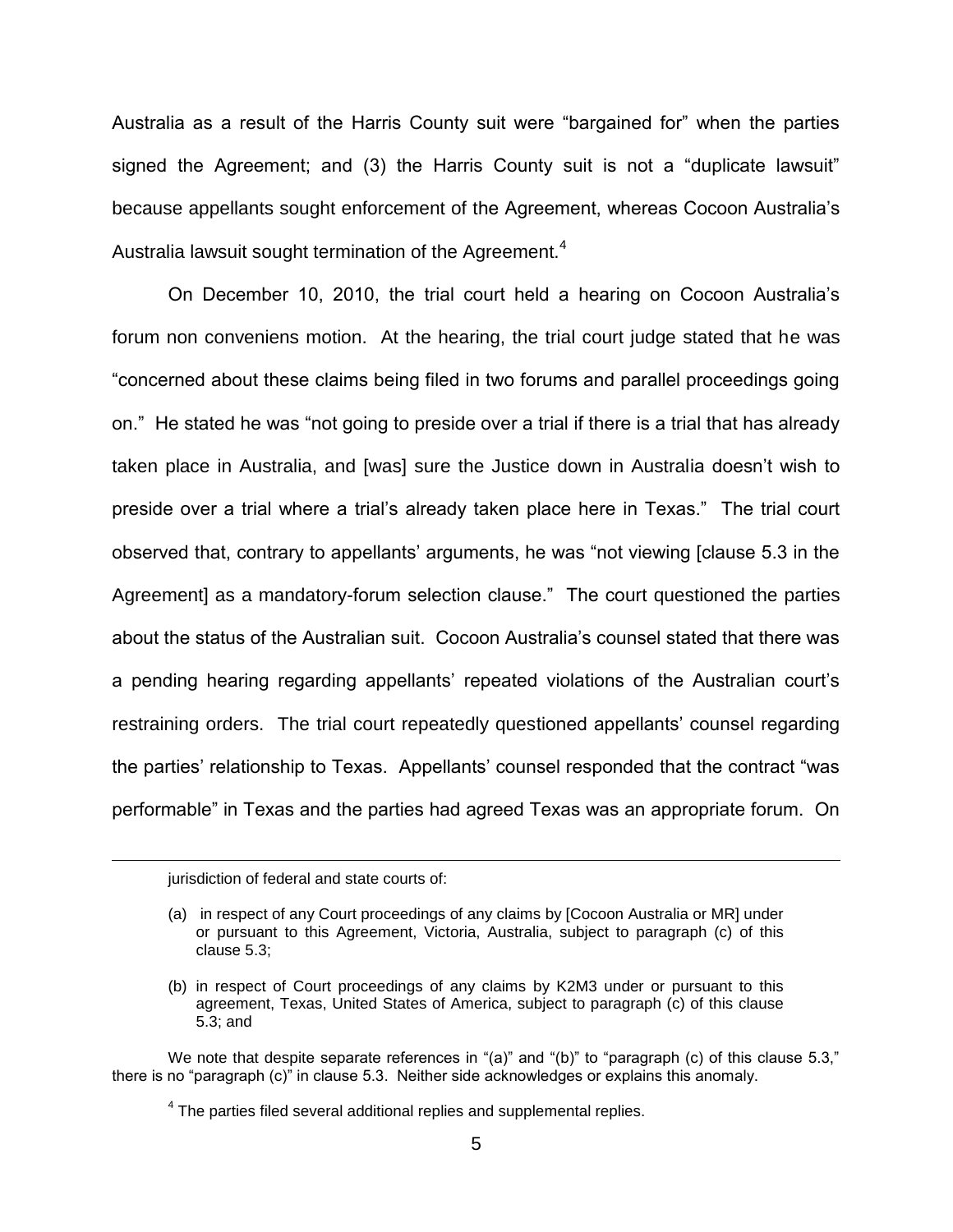December 15, 2010, the trial court dismissed the case for forum non conveniens.

Appellants filed a motion for new trial which was overruled by operation of law. Appellants also timely requested findings of fact and conclusions of law and filed a notice of past due findings, but no findings of fact or conclusions of law were issued.<sup>5</sup>

### **II. FAILURE TO FILE FINDINGS OF FACT AND CONCLUSIONS OF LAW**

By their first issue, appellants contend that the trial court erred in failing to file findings of fact and conclusions of law. Appellants timely filed a request for findings of fact and conclusions of law and a notice of past due findings of fact and conclusions of law with respect to the trial court's decision to grant Cocoon Australia's motion to dismiss for forum non conveniens. Appellants cite Texas Rules of Civil Procedure 296 and 297. See TEX. R. CIV. P. 296, 297.<sup>6</sup> Rule 296 provides that "in any case tried in the district or county court without a jury, any party may request the court to state in writing its findings of fact and conclusions of law." TEX. R. CIV. P. 296. The term "tried" for the purposes of rule 296 includes the disposition of a case rendered after an evidentiary hearing before the trial court upon conflicting evidence. *See Puri v. Mansukhani*, 973

 $\overline{a}$  $5$  On August 29, 2011, Cocoon Australia filed a motion to dismiss this appeal as moot. Cocoon Australia attached to its motion a copy of the Australian court's July 29, 2011 judgment. The judgment assessed money damages against K2M3 in the amount of \$250,960.73, plus costs; it also declared that the Agreement was validly terminated on May 17, 2010.

We may take judicial notice of the records in another court when, as here, we are provided with copies of those records. *See San Pedro Impulsora de Inmuebles Especiales, S.A. de C.V. v. Villarreal,*  330 S.W.3d 27, 43 n.12 (Tex. App.—Corpus Christi 2010, no pet.); *Brown v. Brown*, 145 S.W.3d 745, 750 (Tex. App.—Dallas 2005, pet. denied). Because the Australian court's judgment was not before the trial court, however, we do not rely on it in our analysis of the issues before us. *See Beard v. Comm'n for Lawyer Discipline*, 279 S.W.3d 895, 902 (Tex. App.—Dallas 2009, pet. denied) ("It is axiomatic that an appellate court reviews actions of a trial court based on the materials before the trial court at the time it acted."); *Methodist Hosps. of Dallas v. Tall*, 972 S.W.2d 894, 898 (Tex. App.—Corpus Christi 1998, no pet.) (same). We therefore deny Cocoon Australia's motion to dismiss the appeal.

 $6$  Rule 297 specifies the timetable for filing findings of fact and conclusions of law and the procedure for filing a notice of past due findings of fact and conclusions of law.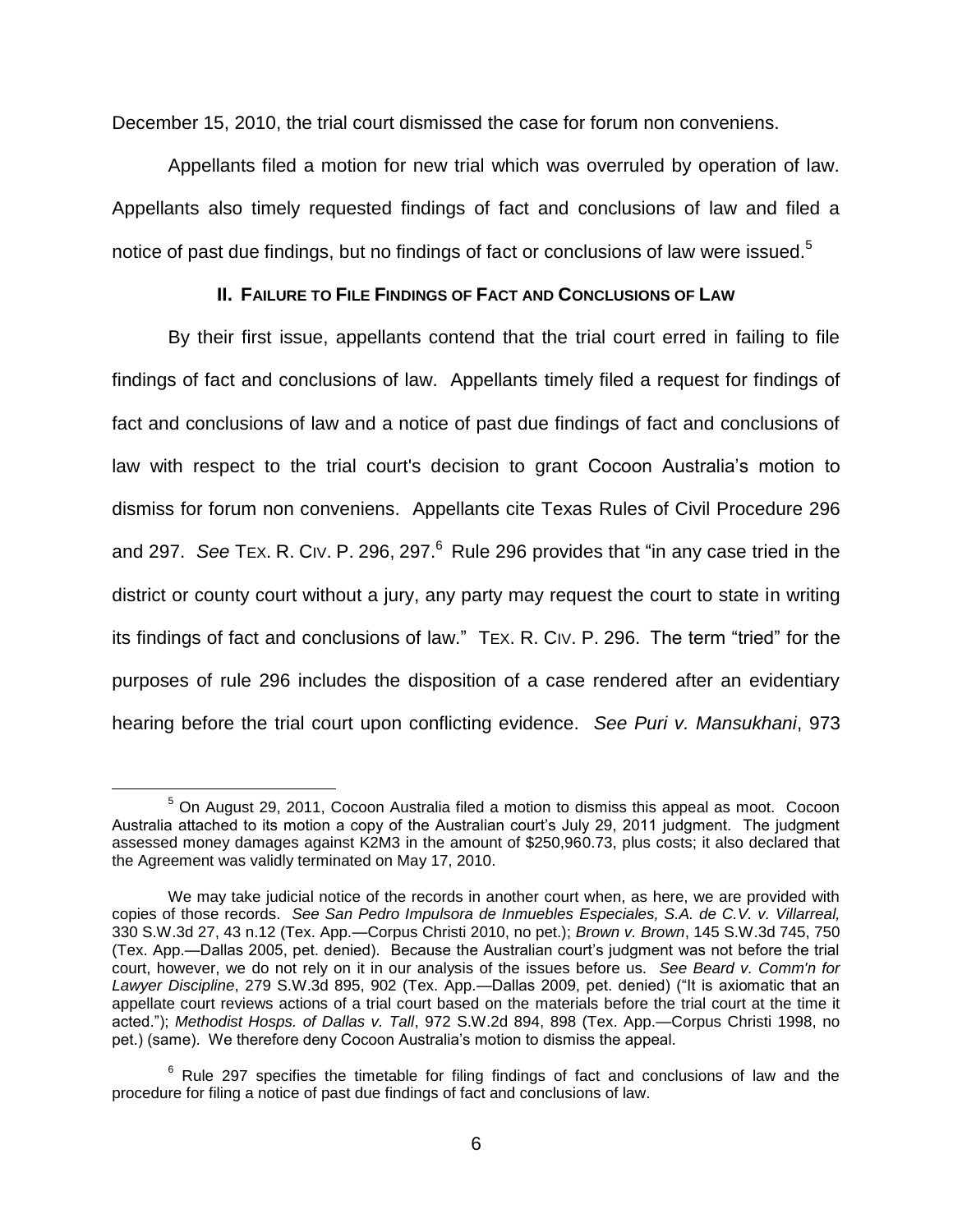S.W.2d 701, 708 (Tex. App.—Houston [14th Dist.] 1998, no pet.) (holding that, for purposes of rule 296, a "case is 'tried' when there is an evidentiary hearing before the court on conflicting evidence."). When a judgment is rendered as a matter of law, findings and conclusions have no purpose and should not be requested or considered on appeal. *IKB Indus. (Nig.) Ltd. v. Pro-Line Corp*., 938 S.W.2d 440, 443 (Tex. 1997). Therefore, even when the trial court receives evidence, findings and conclusions are only appropriate if the trial court is called upon to determine questions of fact upon conflicting evidence. *Port Arthur Indep. Sch. Dist. v. Port Arthur Teachers Ass'n*, 990 S.W.2d 955, 958 (Tex. App.—Beaumont 1999, pet. denied); *see Ford v. City of Lubbock*, 76 S.W.3d 795, 796–98 (Tex. App.—Amarillo 2002, no pet.) (holding that, although evidence was attached to the plea and to the response, findings and conclusions could not properly be considered on appeal because no fact dispute existed).

Here, no witnesses testified and no evidence was introduced at the forum non conveniens hearing.<sup>7</sup> At the hearing, the trial court stated that it was "trying to refocus this discussion back to why [the lawsuit] is in Texas." In response to the court's questions, appellants' counsel admitted that appellants were both limited liability companies formed in Colorado. The trial court asked appellants' counsel to address why the court should not dismiss the suit on forum non conveniens grounds because the court "[saw] no relationship to the State of Texas." Appellants' counsel responded that the Agreement "was performable in the State of Texas" and that the parties had agreed that Texas was the appropriate forum. We conclude that the trial court's

 $7$  We note that testimony and evidence was introduced at the temporary injunction hearing, but there were no disputed fact issues regarding the forum non conveniens analysis.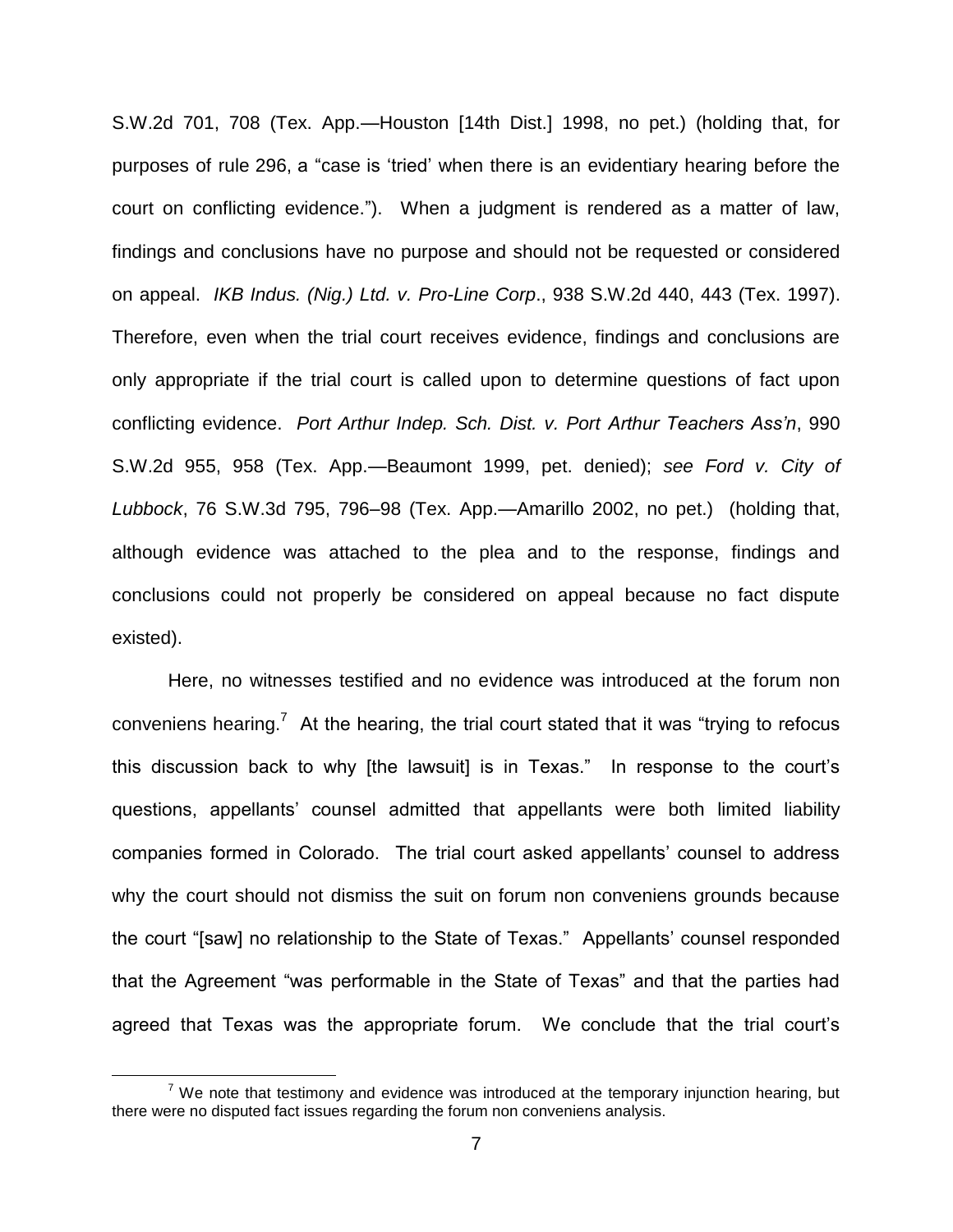dismissal of appellants' suit on grounds of forum non conveniens did not involve disputed facts but was decided as a matter of law. *See IKB Indus. (Nig.) Ltd.*, 938 S.W.2d at 443. Accordingly, findings of fact and conclusions of law were not required, and the trial court did not err in failing to issue them. *See Haddix v. Am. Zurich Ins. Co.*, 253 S.W.3d 339, 346 (Tex. App.—Eastland 2008, no pet.). We overrule appellant's first issue.

#### **III. DISMISSAL FOR FORUM NON CONVENIENS**

By their second and third issues, appellants contend the trial court erred in dismissing their lawsuit on forum non conveniens grounds. Specifically, appellants contend: (1) there is no evidence that an adequate alternate forum exists (second issue); and (2) under common law forum non conveniens analysis, the balance of private-interest and public-interest factors did not favor dismissal (third issue).

#### **A. Standard of Review and Applicable Law**

The determination of whether to grant or deny a motion to dismiss on the basis of the common law doctrine of forum non conveniens is committed to the sound discretion of the trial court. *Quixtar Inc. v. Signature Mgmt. Team, LLC*, 315 S.W.3d 28, 31 (Tex. 2010). The trial court's decision is entitled to great deference and may be reversed only when there has been a clear abuse of discretion. *Id.* at 31, 35.

Forum non conveniens is an equitable doctrine exercised by courts to prevent the imposition of an inconvenient jurisdiction on a litigant. *Vinmar Trade Fin., Ltd. v. Util. Trailers de Mex., S.A. de C.V.*, 336 S.W.3d 664 671 (Tex. App.—Houston [1st Dist.] 2010, no pet.). A trial court will exercise the doctrine of forum non conveniens when it determines that, for the convenience of the litigants and witnesses and in the interest of

8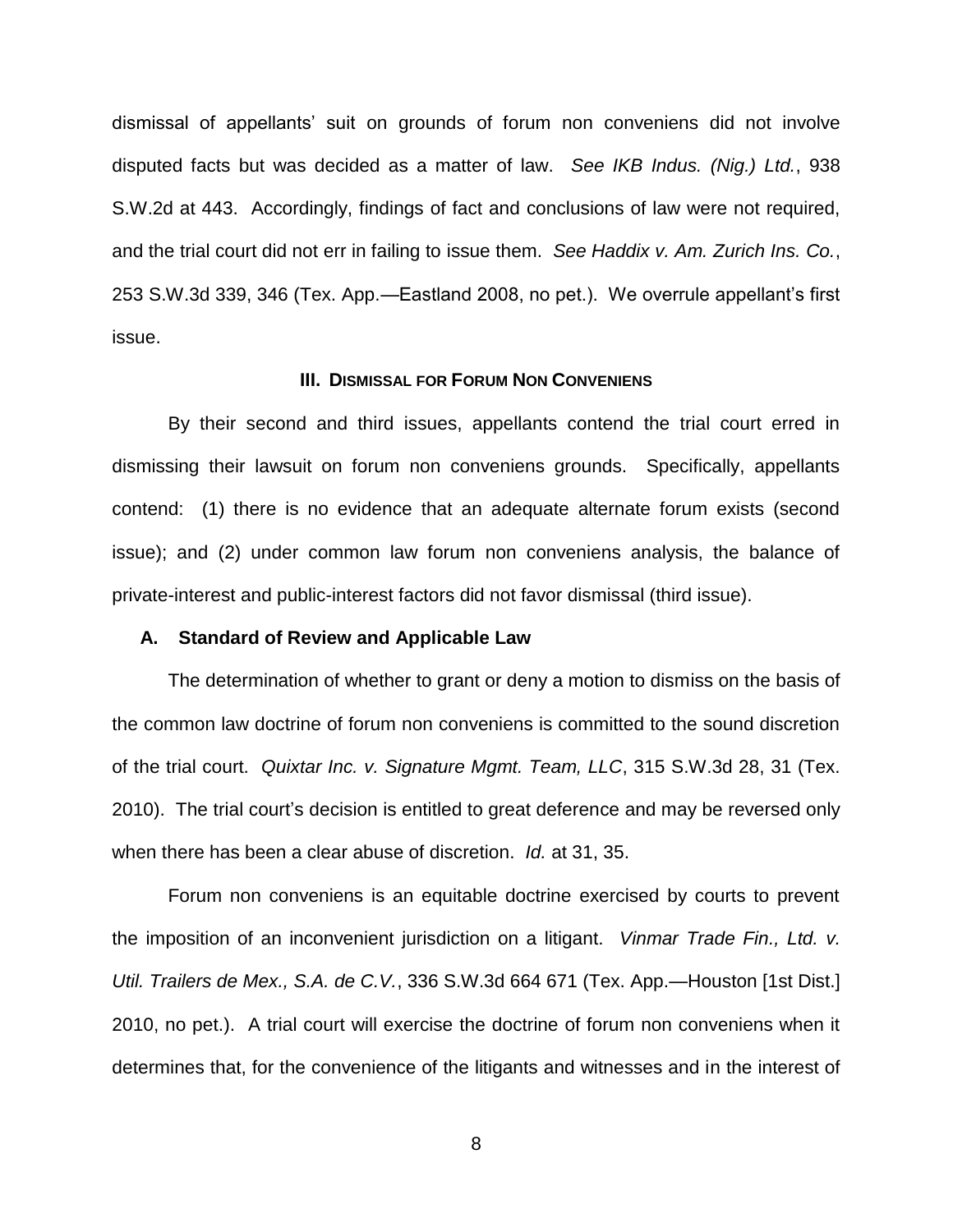justice, the action should be instituted in another forum. *Id.* at 672. "The 'central focus of the forum non conveniens inquiry is convenience.'" *Quixtar*, 315 S.W.3d at 33 (quoting *Piper Aircraft Co. v. Reyno*, 454 U.S. 235, 249 (1981)). In *Vinmar*, the Houston

First Court of Appeals stated the applicable analysis:

Building on its holding in *Gulf Oil Corp. v. Gilbert*,[<sup>8</sup>] the Supreme Court set out the framework for analyzing forum non conveniens in an international context in *Piper Aircraft*. First, "the court must determine whether there exists an alternative forum." The court considers the amenability of the defendant to service of process and availability of an adequate remedy in the alternative forum. Second, the court must determine which forum is best suited to the litigation. In performing this second step, a court must consider whether certain private and public interest factors weigh in favor of dismissal. A court must be mindful that "the ultimate inquiry is where trial will best serve the convenience of the parties and the interests of justice."

336 S.W.3d at 672 (citations omitted).

As the Texas Supreme Court stated in *Quixtar*:

The well-known *Gulf Oil* factors direct courts to consider both public and private interest considerations in forum non conveniens dismissals. Private considerations include: (1) the "relative ease of access to sources of proof"; (2) the "availability of compulsory process for attendance of unwilling, and the cost of obtaining attendance of willing, witnesses"; (3) the "possibility of view of premises, if view would be appropriate to the action"; (4) the "enforceability of a judgment" once obtained; and (5) "all other practical problems that make trial of a case easy, expeditious and inexpensive." Public considerations include: (1) "[a]dministrative difficulties . . . for courts when litigation is piled up in congested centers instead of being handled at its origin"; (2) the burden of "jury duty . . . that ought not to be imposed upon the people of a community which has no relation to the litigation"; (3) "local interest in having localized controversies decided at home"; and (4) avoiding conflicts of law issues.

315 S.W.3d at 33–34.

 $\overline{a}$ 

"A defendant seeking forum non conveniens dismissal 'ordinarily bears a heavy burden in opposing the plaintiff's chosen forum.'" *Quixtar*, 315 S.W.3d at 31 (quoting

<sup>8</sup> *See Gulf Oil Corp. v. Gilbert*, 330 U.S. 501, 508 (1947).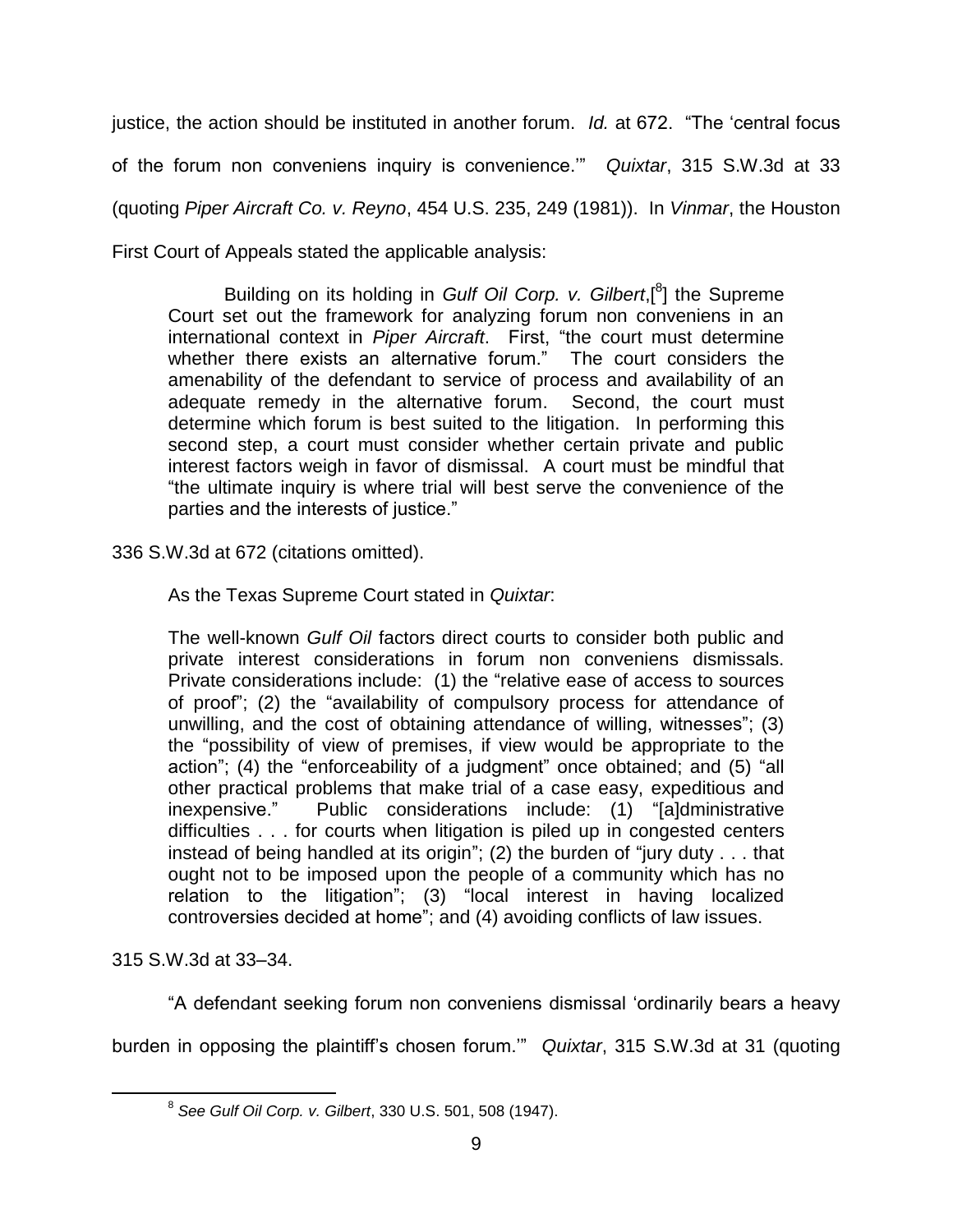*Sinochem Int'l Co. v. Malaysia Int'l Shipping Corp.*, 549 U.S. 422, 430 (2007)), However, when, as here, the appellants are not Texas residents, "a nonresident plaintiff's forum choice does not require 'the same balancing of interests' as a resident plaintiff's." *Id.* at 32 (quoting *In re Pirelli Tire, L.L.C.*, 247 S.W.3d 670, 680 (Tex. 2007) (Willett, J. concurring)). Thus, the presumption that appellants filed in Texas as a matter of convenience "applies with less force and deserves 'substantially less deference'" than it would if appellants were Texas residents. *See id.* at 33 (quoting *Pirelli*, 247 S.W.3d at 675). Here, Cocoon Australia had the burden of proof, but because appellants are not Texas residents, its burden of proof is less stringent than if appellants were Texas residents. *See id.* 

#### **B. Analysis**

### **1. Australia as an Alternative Forum**

We begin by addressing appellants' complaint that there is no evidence that an adequate alternative forum exists. Appellants assert that "Australia is inadequate because K2M3 is unlikely to be allowed to pursue a cause of action there because K2M3 is required by [the Agreement] to bring suit in Texas." In other words, appellants argue that they are contractually "obligated to bring lawsuits stemming from [the Agreement] in Texas courts." Appellants concede that they have never asserted "that Australia is an inadequate forum to hear cases of this nature." They argue only that clause 5.3(b) of the Agreement bars K2M3 from maintaining any claim in Australia. Appellants thus assert that they have "no adequate remedy" if forced to file suit in Australia because an Australian court would "take one look at the [Agreement] before throwing the case out pursuant to [clause] 5.3." In their reply brief, appellants further

10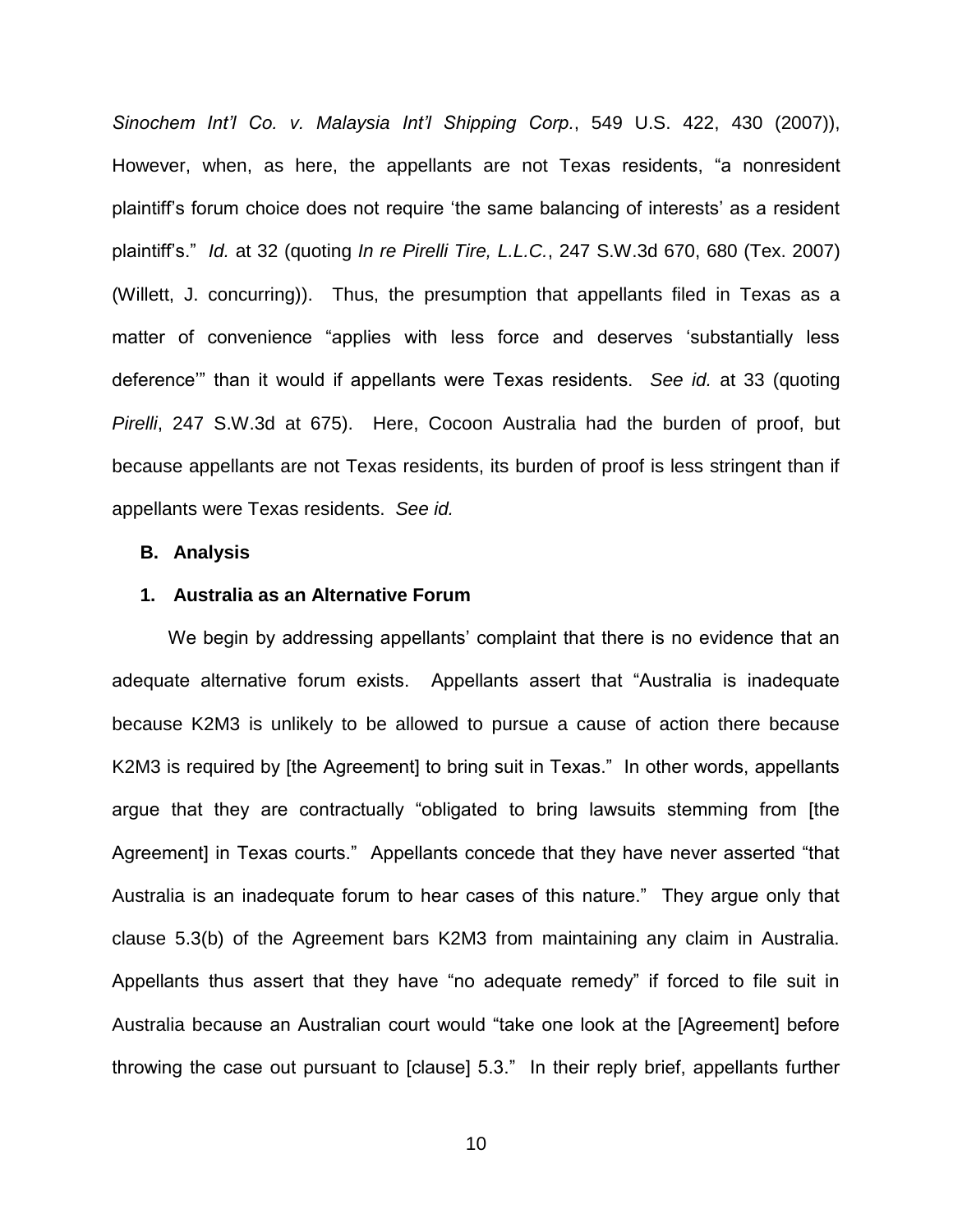argue that, because the Australian court has rendered judgment against them and declared that the Agreement is terminated, they "have been left with no legal course of action by the Australian court."

Cocoon Australia characterizes the issue as "whether the trial court abused its discretion in not considering K2M3's fear that an Australian court will *sua sponte* invoke the forum selection clause and dismiss K2M3's suit, denying it a forum." Cocoon Australia argues that: (1) because appellants did not raise the issue that an Australian court would reject any attempt by K2M3 to bring suit in Australia in either their response to the motion to dismiss or in their reply to Cocoon Australia's supplemental reply to the motion, they waived the issue; and (2) appellants' argument lacks merit because after appellants appeared in the Australian court and filed a counterclaim, the Australian court did not dismiss their claim, but attempted to compel K2M3's continued participation in the Australian suit.

We note that, in their response to Cocoon Australia's motion to dismiss, appellants argued: "Given the restrictions of the [Agreement], [appellants] had no 'choice' of forum at all; they were bound to the terms of the contract they signed." We need not decide, however, whether appellants preserved their issue that an Australian court would *sua sponte* dismiss any claim that K2M3 brought in Australia, because we conclude it is without merit.<sup>9</sup> Attached to Cocoon Australia's motion to dismiss, among other documents, were copies of the Australian lawsuit, the notice of K2M3's

<sup>9</sup> *See Vinmar Trade Fin., Ltd. v. Util. Trailers de Mex., S.A. de C.V.*, 336 S.W.3d 664, 674 n.1 (Tex. App.—Houston [1st Dist.] 2010, no pet.) ("Because the substance of Vinmar's arguments are without merit, we need not determine whether the arguments were timely raised.").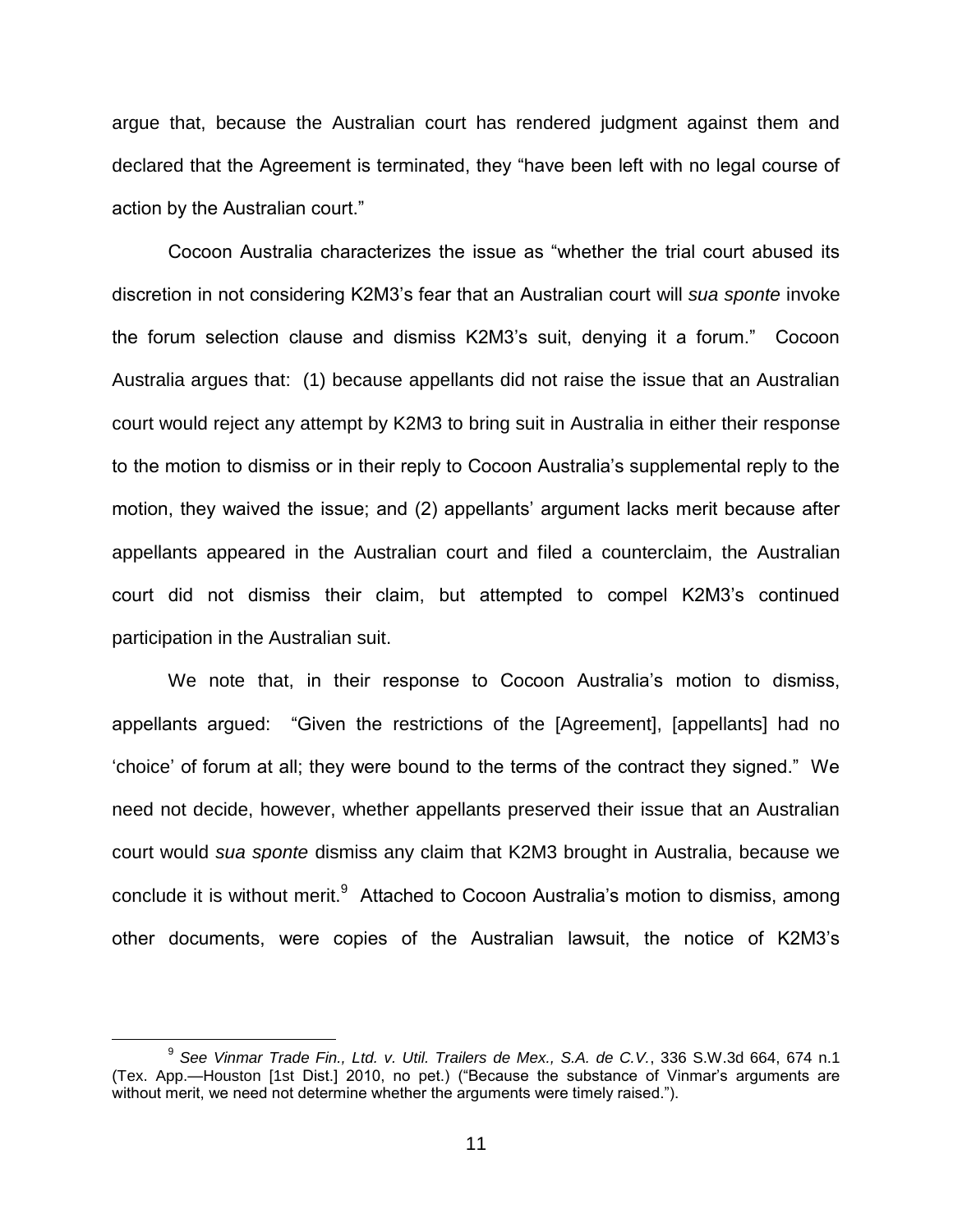appearance, K2M3's answer and counterclaim, and the Australian court's restraining orders.

"An alternative forum exists when it is both available and adequate." *Vinmar*, 336 S.W.3d at 674; *see RSR Corp. v. Siegmund*, 309 S.W.3d 686, 710 (Tex. App.—Dallas 2010, no pet.); *Sarieddine v. Moussa*, 820 S.W.2d 837, 841 (Tex. App.—Dallas 1991, writ denied). "A 'foreign forum is available when the entire case and all the parties can come within the jurisdiction of that forum.'" *Vinmar*, 336 S.W.3d at 674 (quoting *Sarieddine*, 820 S.W.2d at 841). "A forum is 'adequate' if the parties will not be deprived of all remedies or treated unfairly." *RSR Corp.*, 309 S.W.3d at 710. "If the defendant demonstrates another available forum exists, the plaintiff must then prove the available forum is inadequate." *Id.* 

Appellants concede that they have never asserted "that Australia is an inadequate forum to hear cases of this nature." We thus focus on whether, at the time of the trial court's decision, Cocoon Australia established that Australia was an available forum.<sup>10</sup> We conclude that Cocoon Australia met its burden. Both Cocoon Australia parties are Australian corporations. K2M3's appearance and counterclaim in the Australian court established that it consented to jurisdiction there. *See Sarieddine*, 820 S.W.2d at 842 (citing *Piper Aircraft*, 454 U.S. at 242 (holding that a defendant is amenable to process for purposes of a forum non conveniens analysis where the defendant agreed to "submit to the jurisdiction statutes of the Scottish courts.")). With regard to Cocoon US, it was not a party to the Australian suit and did not consent to jurisdiction there. However, Australia was an available forum for Cocoon US because

<sup>&</sup>lt;sup>10</sup> See Beard, 279 S.W.3d at 902 (Tex. App.—Dallas 2009, pet. denied) ("It is axiomatic that an appellate court reviews actions of a trial court based on the materials before the trial court at the time it acted.").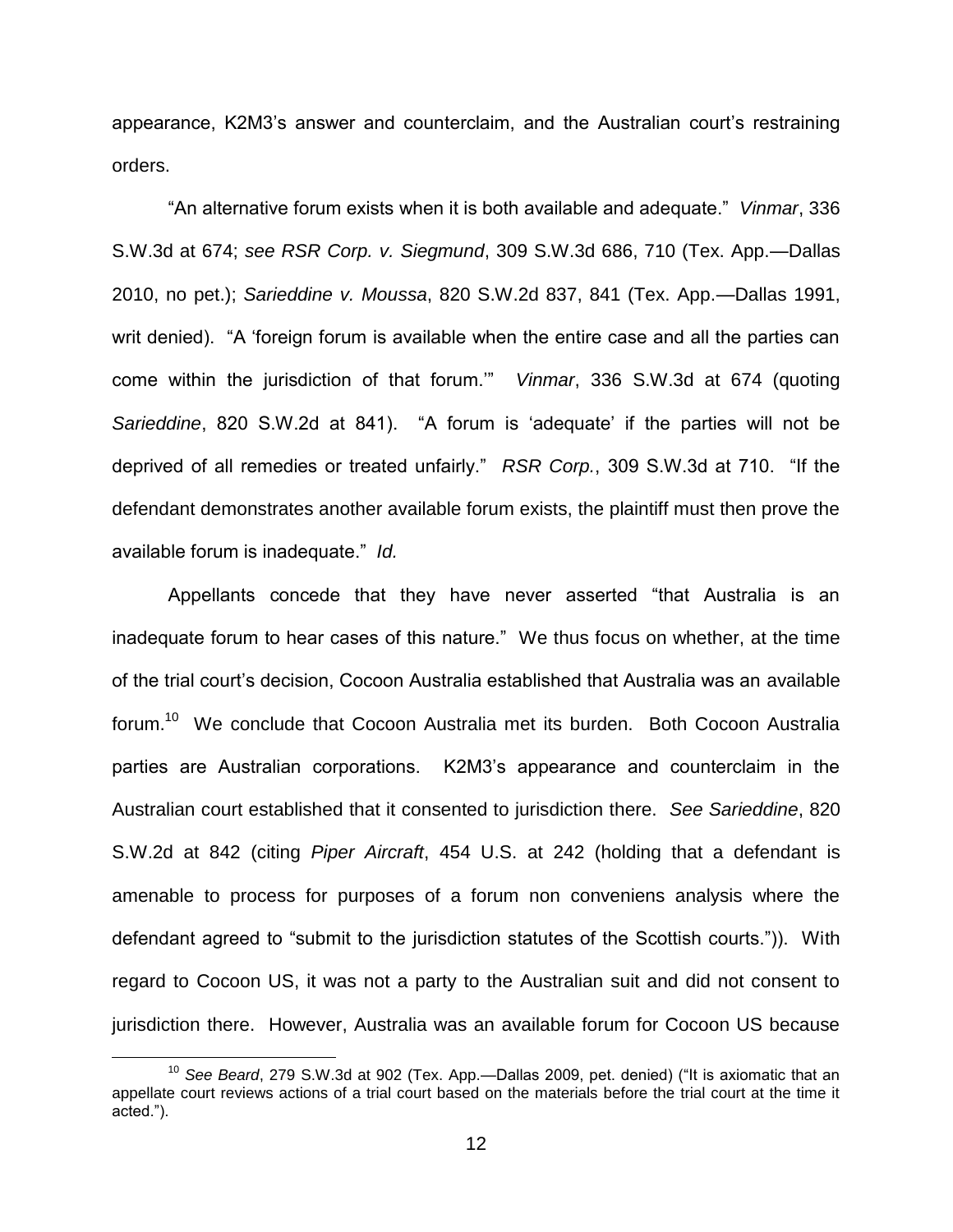the Agreement did not prohibit it from filing a claim in Australia, and it could have done so. We overrule appellants' second issue.

#### **1. Analysis of Private and Public Factors**

 $\overline{a}$ 

By their third issue, appellants contend that the trial court abused its discretion by dismissing for forum non conveniens because the *Gulf Oil* factors do not support dismissal. Cocoon Australia's motion to dismiss for forum non conveniens asserted that appellants' breach of contract claim was "between non-Texas residents that have no connection to Texas." At the forum non conveniens hearing, counsel for Cocoon Australia argued that: "Two of the board of directors of Military Resources are in Australia. <sup>[11]</sup> The only person here is Mr. Tinley and even he apparently lives in Los Angeles. And the other board of director [sic], Mr. Kettler, is somewhere in Austin. Texas has nothing to do with this." The record reflects that Trent Telford is a director of both Cocoon Australia corporations. The record also contains an affidavit from David Dobbs, a member of the board of directors of MR, in which he states that he was not asked to vote on the dissolution of MR. Cocoon Australia also submitted the affidavit of Kevin Kettler, in which he states that his appointment as a director of MR was not formalized and that he was never asked to vote on the dissolution of MR or on the formation of a company to substitute for MR.

Cocoon Australia argues that: (1) "three of the four key witnesses with knowledge of facts, including [a]ppellants' Mr. Tinley, are not Texas residents"; (2)

 $11$  Paragraph 10.1 of the Agreement provides that MR will be supervised by a board of directors, initially composed of Mat Tinley, Kevin Kettler, David Dobbs, and Trent Telford. Although the record is unclear, Cocoon's counsel was presumably referring to Dobbs and Telford as the two directors of MR in Australia. Telford executed the Agreement on behalf of Cocoon Australia. Richard Wilensky executed the Agreement on behalf of MR and K2M3.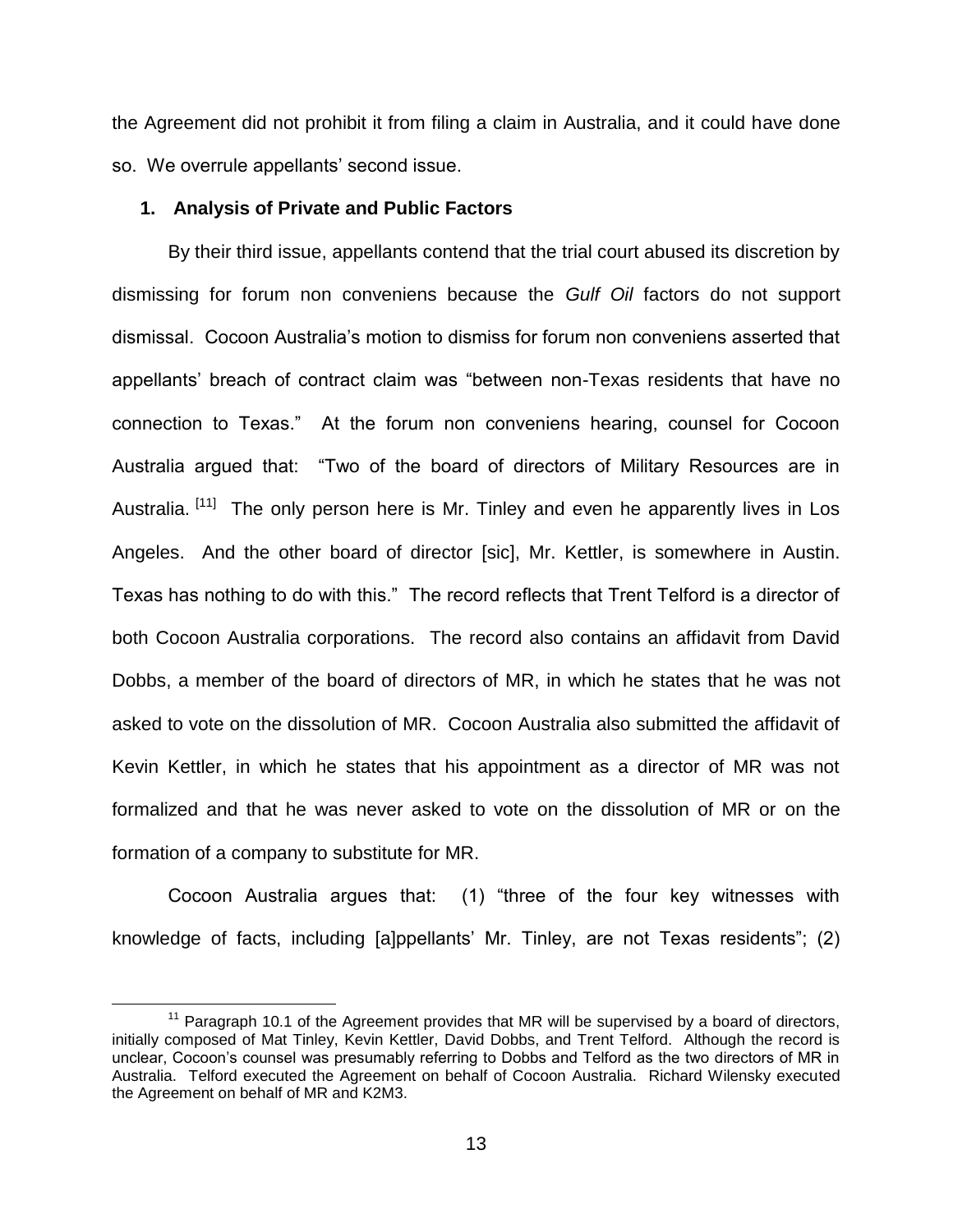"[s]ince none of the companies are Texas entities, all pertinent records are located outside of Texas"; and (3) permitting duplicate litigation causes delay, inefficiencies, and increased costs. They further argue that the public factors favor dismissal because when the trial court inquired about the relationship to Texas, appellants' only response was that some of the negotiations leading up to the Agreement occurred in Texas and some of the potential customers were in Texas.

Appellants contend that they each maintain offices in Texas,  $12$  and that crucial fact witnesses Kevin Kettler and Richard Wilensky, a representative of K2M3, reside in Texas.

None of the parties are Texas residents. "There is a connection to Texas when one of the parties is a Texas resident and at least some justification for the burden to Texans of providing judicial resources for the dispute." *Quixtar*, 315 S.W.3d at 33. Of the five witnesses with knowledge of the facts—Tinley, Kettler, Dobbs, Telford, and Wilensky—only two (Kettler and Wilensky) are Texas residents. As the supreme court noted in *Quixtar*, "[i]t is an 'obvious conclusion' that costs will increase when witnesses travel great distances." *Id.* at 35.

At the forum non conveniens hearing, in response to the trial court's comment that he "saw no relationship to the State of Texas," appellants' counsel responded that the Agreement was performable in Texas (and in "all of North America"), and the parties agreed that Texas was the appropriate forum. A forum-selection clause is considered as a factor in determining whether the trial court erred by dismissing a case for forum

 $12$  We note that the evidence supporting Cocoon US's contention that it maintains an office in Texas is dated October 28, 2010, *after* appellants filed suit in Texas. Appellants submitted the affidavit of Tinley, dated December 14, 2010, after the forum non conveniens hearing and one day before the trial court signed the dismissal order. Tinley's affidavit stated that K2M3 and Cocoon US have principal places of business in Dallas, Texas.